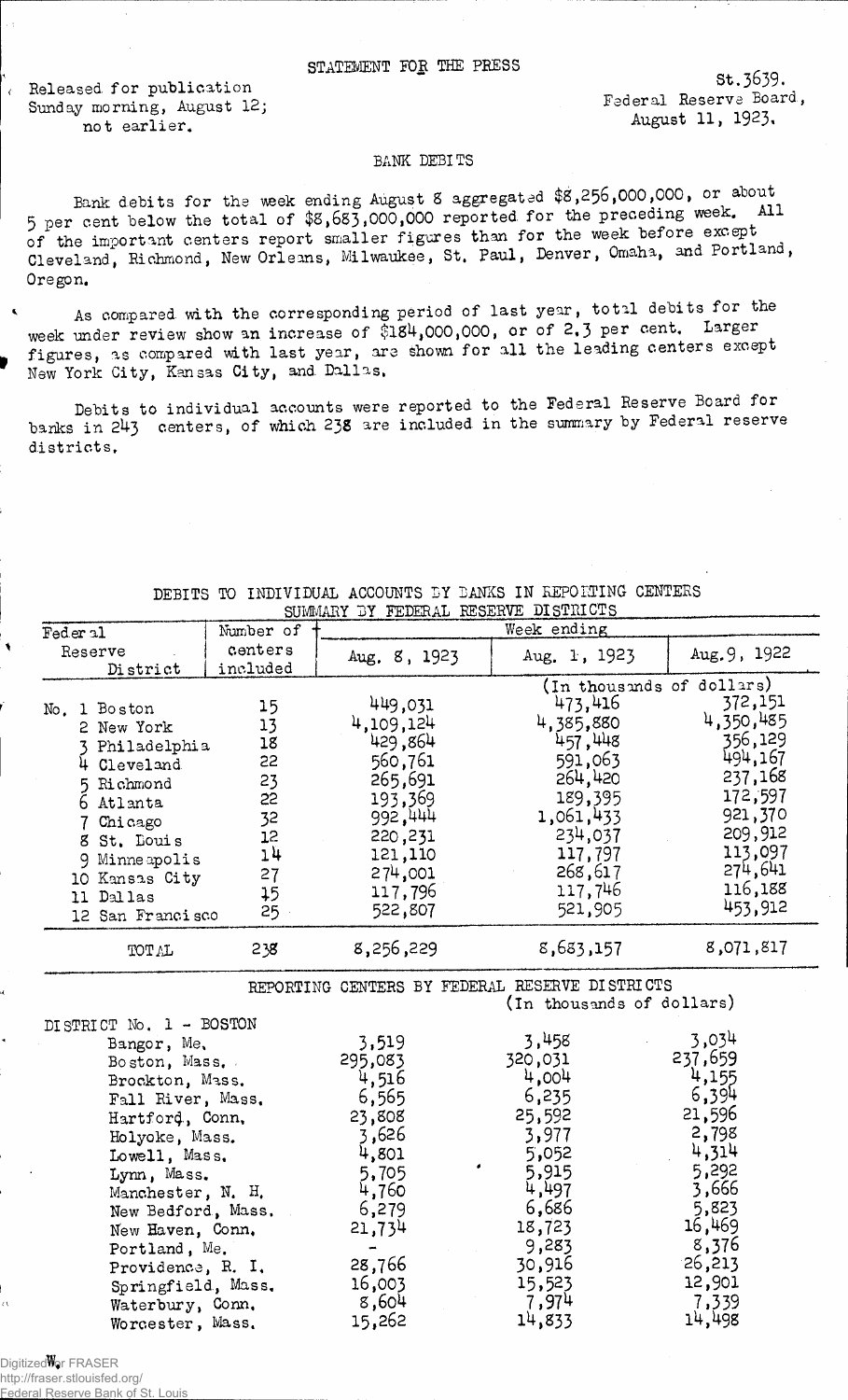DEBITS TO INDIVIDUAL ACCOUNTS BY BANKSIN REPORTING CENTERS St. 3639a

 $\bullet$ 

 $\mathcal{A}$ 

 $\frac{1}{2}$ 

| Aug. 1, 1923<br>Aug. 8, 1923<br>(In thousands of dollars)<br>DISTEICT No. 2 - NEW YORK<br>19,080<br>18,954<br>21,599<br>Albany, N.Y.<br>4,431<br>4,548<br>5,024<br>Binghamton, N.Y.<br>69,455<br>60,519<br>64,416<br>Buffalo, N.Y.<br>4,289<br>4,087<br>4,273<br>Elmira, N.Y.<br>3,541<br>4,008<br>4,243<br>Jamestown, N.Y.<br>2,323<br>2,751<br>2,753<br>Montelair, N. J.<br>50,421<br>61,416<br>53,135<br>Newark, N. J.<br>4,127,612<br>4,126,791<br>3,867,814<br>New York, N. Y.<br>No. New Jersey Clearing<br>31,900<br>36,072<br>33,183<br>House Association<br>5,520<br>7,044<br>6,911<br>Passaic, N. J.<br>26,566<br>30,386<br>31,011<br>Rochester, N.Y.<br>2,477<br>3,376<br>3,125<br>Stanford, Conn.<br>11,806<br>14,347<br>14,282<br>Syracuse, N.Y.<br>DISTRICT No. 3 - PHILADELPHIA<br>5,628<br>6,434<br>6,621<br>Allentown, Pa.<br>3,327<br>4,340<br>3,779<br>Altoona, Pa.<br>8,415<br>11,673<br>10,686<br>Camden, N. J.<br>3,722<br>5,542<br>5,566<br>Chester, Pa.<br>6,957<br>8,365<br>8,717<br>Harrisburg, Pa.<br>1,976<br>2,992<br>3,193<br>Hazleton, Pa.<br>4,517<br>6,221<br>5,334<br>Johnstown, Pa.<br>4,675<br>5,477<br>5,187<br>Lancaster, Pa.<br>1,180<br>1,693<br>1,485<br>Lebanon, Pa.<br>699<br>904<br>827<br>Norristown, Pa.<br>264,810<br>338,566<br>297,735<br>Philadelphia, Pa.<br>6,670<br>8,498<br>Reading, Pa,<br>8,846<br>10,834<br>16,400<br>16,300<br>Scranton, Pa.<br>10,962<br>13,056<br>13,231<br>Trenton, N. J.<br>6,196<br>10,854<br>Wilkes+Barre, Pa.<br>9,772<br>4,644<br>Williamsport, Pa.<br>3,812<br>3,930<br>24,376<br>7,249<br>7,818<br>Wilmington, Del.<br>3,668<br>4,563<br>4,519<br>York, Pa,<br>DISTRICT No. 4 - CLEVELAND<br>13,143<br>12,808<br>16,173<br>Akron, Ohio<br>2,597<br>2,248<br>2,189<br>Butler, Pa.<br>9,385<br>8,025<br>9,316<br>Canton, Ohio<br>61,247<br>64,647<br>59,558<br>Cincinnati, Ohio<br>154,942<br>154,917<br>126,533<br>Cleveland, Ohio<br>35,867<br>34,042<br>28,150<br>Columbus, Ohio<br>1,256<br>Connellsville, Pa.<br>1,156<br>1,183<br>14,748<br>11,618<br>Dayton, Ohio<br>15,715<br>7,375<br>5,774<br>Erie, Pa.<br>7,025<br>2,392<br>5,541<br>3,413<br>Greensburg, Pa.<br>878<br>687<br>Homestead, Pa.<br>1,072<br>4,123<br>3,916<br>Lexington, Ky<br>3,834<br>4,082<br>3,899<br>3,159<br>Lima, Ohio<br>1,398<br>1,446<br>988<br>Lorain, Ohio<br>2,478<br>2,026<br>2,817<br>New Brighton, Pa.<br>2,895<br>2,820<br>3,016<br>Oil City, Pa.<br>172,405<br>163,405<br>196,953<br>Pittsburgh, Pa.<br>4,435<br>4,025<br>Springfield, Ohio<br>41,707<br>37,432<br>36,264<br>Toledo, Ohio<br>2,727<br>2,537<br>2,106<br>Warren, Ohio<br>9,976<br>10,420<br>8,238<br>Wheeling, W. Va.<br>12,282<br>14,389<br>9,050<br>Youngstown, Ohio<br>2,858 |   | DEBITS TO INDIVIDUAL ACCOUNTS BY BANKSIN REPORTING CENTERS | Week ending |              |
|-----------------------------------------------------------------------------------------------------------------------------------------------------------------------------------------------------------------------------------------------------------------------------------------------------------------------------------------------------------------------------------------------------------------------------------------------------------------------------------------------------------------------------------------------------------------------------------------------------------------------------------------------------------------------------------------------------------------------------------------------------------------------------------------------------------------------------------------------------------------------------------------------------------------------------------------------------------------------------------------------------------------------------------------------------------------------------------------------------------------------------------------------------------------------------------------------------------------------------------------------------------------------------------------------------------------------------------------------------------------------------------------------------------------------------------------------------------------------------------------------------------------------------------------------------------------------------------------------------------------------------------------------------------------------------------------------------------------------------------------------------------------------------------------------------------------------------------------------------------------------------------------------------------------------------------------------------------------------------------------------------------------------------------------------------------------------------------------------------------------------------------------------------------------------------------------------------------------------------------------------------------------------------------------------------------------------------------------------------------------------------------------------------------------------------------------------------------------------------------------------------------------------------------------------------------------------------------------------------------------------------------------------------------------------------------------------------------------------------|---|------------------------------------------------------------|-------------|--------------|
|                                                                                                                                                                                                                                                                                                                                                                                                                                                                                                                                                                                                                                                                                                                                                                                                                                                                                                                                                                                                                                                                                                                                                                                                                                                                                                                                                                                                                                                                                                                                                                                                                                                                                                                                                                                                                                                                                                                                                                                                                                                                                                                                                                                                                                                                                                                                                                                                                                                                                                                                                                                                                                                                                                                             |   |                                                            |             | Aug. 9, 1922 |
|                                                                                                                                                                                                                                                                                                                                                                                                                                                                                                                                                                                                                                                                                                                                                                                                                                                                                                                                                                                                                                                                                                                                                                                                                                                                                                                                                                                                                                                                                                                                                                                                                                                                                                                                                                                                                                                                                                                                                                                                                                                                                                                                                                                                                                                                                                                                                                                                                                                                                                                                                                                                                                                                                                                             |   |                                                            |             |              |
|                                                                                                                                                                                                                                                                                                                                                                                                                                                                                                                                                                                                                                                                                                                                                                                                                                                                                                                                                                                                                                                                                                                                                                                                                                                                                                                                                                                                                                                                                                                                                                                                                                                                                                                                                                                                                                                                                                                                                                                                                                                                                                                                                                                                                                                                                                                                                                                                                                                                                                                                                                                                                                                                                                                             |   |                                                            |             |              |
|                                                                                                                                                                                                                                                                                                                                                                                                                                                                                                                                                                                                                                                                                                                                                                                                                                                                                                                                                                                                                                                                                                                                                                                                                                                                                                                                                                                                                                                                                                                                                                                                                                                                                                                                                                                                                                                                                                                                                                                                                                                                                                                                                                                                                                                                                                                                                                                                                                                                                                                                                                                                                                                                                                                             |   |                                                            |             |              |
|                                                                                                                                                                                                                                                                                                                                                                                                                                                                                                                                                                                                                                                                                                                                                                                                                                                                                                                                                                                                                                                                                                                                                                                                                                                                                                                                                                                                                                                                                                                                                                                                                                                                                                                                                                                                                                                                                                                                                                                                                                                                                                                                                                                                                                                                                                                                                                                                                                                                                                                                                                                                                                                                                                                             |   |                                                            |             |              |
|                                                                                                                                                                                                                                                                                                                                                                                                                                                                                                                                                                                                                                                                                                                                                                                                                                                                                                                                                                                                                                                                                                                                                                                                                                                                                                                                                                                                                                                                                                                                                                                                                                                                                                                                                                                                                                                                                                                                                                                                                                                                                                                                                                                                                                                                                                                                                                                                                                                                                                                                                                                                                                                                                                                             |   |                                                            |             |              |
|                                                                                                                                                                                                                                                                                                                                                                                                                                                                                                                                                                                                                                                                                                                                                                                                                                                                                                                                                                                                                                                                                                                                                                                                                                                                                                                                                                                                                                                                                                                                                                                                                                                                                                                                                                                                                                                                                                                                                                                                                                                                                                                                                                                                                                                                                                                                                                                                                                                                                                                                                                                                                                                                                                                             |   |                                                            |             |              |
|                                                                                                                                                                                                                                                                                                                                                                                                                                                                                                                                                                                                                                                                                                                                                                                                                                                                                                                                                                                                                                                                                                                                                                                                                                                                                                                                                                                                                                                                                                                                                                                                                                                                                                                                                                                                                                                                                                                                                                                                                                                                                                                                                                                                                                                                                                                                                                                                                                                                                                                                                                                                                                                                                                                             |   |                                                            |             |              |
|                                                                                                                                                                                                                                                                                                                                                                                                                                                                                                                                                                                                                                                                                                                                                                                                                                                                                                                                                                                                                                                                                                                                                                                                                                                                                                                                                                                                                                                                                                                                                                                                                                                                                                                                                                                                                                                                                                                                                                                                                                                                                                                                                                                                                                                                                                                                                                                                                                                                                                                                                                                                                                                                                                                             | ٩ |                                                            |             |              |
|                                                                                                                                                                                                                                                                                                                                                                                                                                                                                                                                                                                                                                                                                                                                                                                                                                                                                                                                                                                                                                                                                                                                                                                                                                                                                                                                                                                                                                                                                                                                                                                                                                                                                                                                                                                                                                                                                                                                                                                                                                                                                                                                                                                                                                                                                                                                                                                                                                                                                                                                                                                                                                                                                                                             |   |                                                            |             |              |
|                                                                                                                                                                                                                                                                                                                                                                                                                                                                                                                                                                                                                                                                                                                                                                                                                                                                                                                                                                                                                                                                                                                                                                                                                                                                                                                                                                                                                                                                                                                                                                                                                                                                                                                                                                                                                                                                                                                                                                                                                                                                                                                                                                                                                                                                                                                                                                                                                                                                                                                                                                                                                                                                                                                             |   |                                                            |             |              |
|                                                                                                                                                                                                                                                                                                                                                                                                                                                                                                                                                                                                                                                                                                                                                                                                                                                                                                                                                                                                                                                                                                                                                                                                                                                                                                                                                                                                                                                                                                                                                                                                                                                                                                                                                                                                                                                                                                                                                                                                                                                                                                                                                                                                                                                                                                                                                                                                                                                                                                                                                                                                                                                                                                                             |   |                                                            |             |              |
|                                                                                                                                                                                                                                                                                                                                                                                                                                                                                                                                                                                                                                                                                                                                                                                                                                                                                                                                                                                                                                                                                                                                                                                                                                                                                                                                                                                                                                                                                                                                                                                                                                                                                                                                                                                                                                                                                                                                                                                                                                                                                                                                                                                                                                                                                                                                                                                                                                                                                                                                                                                                                                                                                                                             |   |                                                            |             |              |
|                                                                                                                                                                                                                                                                                                                                                                                                                                                                                                                                                                                                                                                                                                                                                                                                                                                                                                                                                                                                                                                                                                                                                                                                                                                                                                                                                                                                                                                                                                                                                                                                                                                                                                                                                                                                                                                                                                                                                                                                                                                                                                                                                                                                                                                                                                                                                                                                                                                                                                                                                                                                                                                                                                                             |   |                                                            |             |              |
|                                                                                                                                                                                                                                                                                                                                                                                                                                                                                                                                                                                                                                                                                                                                                                                                                                                                                                                                                                                                                                                                                                                                                                                                                                                                                                                                                                                                                                                                                                                                                                                                                                                                                                                                                                                                                                                                                                                                                                                                                                                                                                                                                                                                                                                                                                                                                                                                                                                                                                                                                                                                                                                                                                                             |   |                                                            |             |              |
|                                                                                                                                                                                                                                                                                                                                                                                                                                                                                                                                                                                                                                                                                                                                                                                                                                                                                                                                                                                                                                                                                                                                                                                                                                                                                                                                                                                                                                                                                                                                                                                                                                                                                                                                                                                                                                                                                                                                                                                                                                                                                                                                                                                                                                                                                                                                                                                                                                                                                                                                                                                                                                                                                                                             |   |                                                            |             |              |
|                                                                                                                                                                                                                                                                                                                                                                                                                                                                                                                                                                                                                                                                                                                                                                                                                                                                                                                                                                                                                                                                                                                                                                                                                                                                                                                                                                                                                                                                                                                                                                                                                                                                                                                                                                                                                                                                                                                                                                                                                                                                                                                                                                                                                                                                                                                                                                                                                                                                                                                                                                                                                                                                                                                             |   |                                                            |             |              |
|                                                                                                                                                                                                                                                                                                                                                                                                                                                                                                                                                                                                                                                                                                                                                                                                                                                                                                                                                                                                                                                                                                                                                                                                                                                                                                                                                                                                                                                                                                                                                                                                                                                                                                                                                                                                                                                                                                                                                                                                                                                                                                                                                                                                                                                                                                                                                                                                                                                                                                                                                                                                                                                                                                                             |   |                                                            |             |              |
|                                                                                                                                                                                                                                                                                                                                                                                                                                                                                                                                                                                                                                                                                                                                                                                                                                                                                                                                                                                                                                                                                                                                                                                                                                                                                                                                                                                                                                                                                                                                                                                                                                                                                                                                                                                                                                                                                                                                                                                                                                                                                                                                                                                                                                                                                                                                                                                                                                                                                                                                                                                                                                                                                                                             |   |                                                            |             |              |
|                                                                                                                                                                                                                                                                                                                                                                                                                                                                                                                                                                                                                                                                                                                                                                                                                                                                                                                                                                                                                                                                                                                                                                                                                                                                                                                                                                                                                                                                                                                                                                                                                                                                                                                                                                                                                                                                                                                                                                                                                                                                                                                                                                                                                                                                                                                                                                                                                                                                                                                                                                                                                                                                                                                             |   |                                                            |             |              |
|                                                                                                                                                                                                                                                                                                                                                                                                                                                                                                                                                                                                                                                                                                                                                                                                                                                                                                                                                                                                                                                                                                                                                                                                                                                                                                                                                                                                                                                                                                                                                                                                                                                                                                                                                                                                                                                                                                                                                                                                                                                                                                                                                                                                                                                                                                                                                                                                                                                                                                                                                                                                                                                                                                                             |   |                                                            |             |              |
|                                                                                                                                                                                                                                                                                                                                                                                                                                                                                                                                                                                                                                                                                                                                                                                                                                                                                                                                                                                                                                                                                                                                                                                                                                                                                                                                                                                                                                                                                                                                                                                                                                                                                                                                                                                                                                                                                                                                                                                                                                                                                                                                                                                                                                                                                                                                                                                                                                                                                                                                                                                                                                                                                                                             |   |                                                            |             |              |
|                                                                                                                                                                                                                                                                                                                                                                                                                                                                                                                                                                                                                                                                                                                                                                                                                                                                                                                                                                                                                                                                                                                                                                                                                                                                                                                                                                                                                                                                                                                                                                                                                                                                                                                                                                                                                                                                                                                                                                                                                                                                                                                                                                                                                                                                                                                                                                                                                                                                                                                                                                                                                                                                                                                             |   |                                                            |             |              |
|                                                                                                                                                                                                                                                                                                                                                                                                                                                                                                                                                                                                                                                                                                                                                                                                                                                                                                                                                                                                                                                                                                                                                                                                                                                                                                                                                                                                                                                                                                                                                                                                                                                                                                                                                                                                                                                                                                                                                                                                                                                                                                                                                                                                                                                                                                                                                                                                                                                                                                                                                                                                                                                                                                                             |   |                                                            |             |              |
|                                                                                                                                                                                                                                                                                                                                                                                                                                                                                                                                                                                                                                                                                                                                                                                                                                                                                                                                                                                                                                                                                                                                                                                                                                                                                                                                                                                                                                                                                                                                                                                                                                                                                                                                                                                                                                                                                                                                                                                                                                                                                                                                                                                                                                                                                                                                                                                                                                                                                                                                                                                                                                                                                                                             |   |                                                            |             |              |
|                                                                                                                                                                                                                                                                                                                                                                                                                                                                                                                                                                                                                                                                                                                                                                                                                                                                                                                                                                                                                                                                                                                                                                                                                                                                                                                                                                                                                                                                                                                                                                                                                                                                                                                                                                                                                                                                                                                                                                                                                                                                                                                                                                                                                                                                                                                                                                                                                                                                                                                                                                                                                                                                                                                             | ۸ |                                                            |             |              |
|                                                                                                                                                                                                                                                                                                                                                                                                                                                                                                                                                                                                                                                                                                                                                                                                                                                                                                                                                                                                                                                                                                                                                                                                                                                                                                                                                                                                                                                                                                                                                                                                                                                                                                                                                                                                                                                                                                                                                                                                                                                                                                                                                                                                                                                                                                                                                                                                                                                                                                                                                                                                                                                                                                                             |   |                                                            |             |              |
|                                                                                                                                                                                                                                                                                                                                                                                                                                                                                                                                                                                                                                                                                                                                                                                                                                                                                                                                                                                                                                                                                                                                                                                                                                                                                                                                                                                                                                                                                                                                                                                                                                                                                                                                                                                                                                                                                                                                                                                                                                                                                                                                                                                                                                                                                                                                                                                                                                                                                                                                                                                                                                                                                                                             |   |                                                            |             |              |
|                                                                                                                                                                                                                                                                                                                                                                                                                                                                                                                                                                                                                                                                                                                                                                                                                                                                                                                                                                                                                                                                                                                                                                                                                                                                                                                                                                                                                                                                                                                                                                                                                                                                                                                                                                                                                                                                                                                                                                                                                                                                                                                                                                                                                                                                                                                                                                                                                                                                                                                                                                                                                                                                                                                             |   |                                                            |             |              |
|                                                                                                                                                                                                                                                                                                                                                                                                                                                                                                                                                                                                                                                                                                                                                                                                                                                                                                                                                                                                                                                                                                                                                                                                                                                                                                                                                                                                                                                                                                                                                                                                                                                                                                                                                                                                                                                                                                                                                                                                                                                                                                                                                                                                                                                                                                                                                                                                                                                                                                                                                                                                                                                                                                                             |   |                                                            |             |              |
|                                                                                                                                                                                                                                                                                                                                                                                                                                                                                                                                                                                                                                                                                                                                                                                                                                                                                                                                                                                                                                                                                                                                                                                                                                                                                                                                                                                                                                                                                                                                                                                                                                                                                                                                                                                                                                                                                                                                                                                                                                                                                                                                                                                                                                                                                                                                                                                                                                                                                                                                                                                                                                                                                                                             |   |                                                            |             |              |
|                                                                                                                                                                                                                                                                                                                                                                                                                                                                                                                                                                                                                                                                                                                                                                                                                                                                                                                                                                                                                                                                                                                                                                                                                                                                                                                                                                                                                                                                                                                                                                                                                                                                                                                                                                                                                                                                                                                                                                                                                                                                                                                                                                                                                                                                                                                                                                                                                                                                                                                                                                                                                                                                                                                             |   |                                                            |             |              |
|                                                                                                                                                                                                                                                                                                                                                                                                                                                                                                                                                                                                                                                                                                                                                                                                                                                                                                                                                                                                                                                                                                                                                                                                                                                                                                                                                                                                                                                                                                                                                                                                                                                                                                                                                                                                                                                                                                                                                                                                                                                                                                                                                                                                                                                                                                                                                                                                                                                                                                                                                                                                                                                                                                                             |   |                                                            |             |              |
|                                                                                                                                                                                                                                                                                                                                                                                                                                                                                                                                                                                                                                                                                                                                                                                                                                                                                                                                                                                                                                                                                                                                                                                                                                                                                                                                                                                                                                                                                                                                                                                                                                                                                                                                                                                                                                                                                                                                                                                                                                                                                                                                                                                                                                                                                                                                                                                                                                                                                                                                                                                                                                                                                                                             |   |                                                            |             |              |
|                                                                                                                                                                                                                                                                                                                                                                                                                                                                                                                                                                                                                                                                                                                                                                                                                                                                                                                                                                                                                                                                                                                                                                                                                                                                                                                                                                                                                                                                                                                                                                                                                                                                                                                                                                                                                                                                                                                                                                                                                                                                                                                                                                                                                                                                                                                                                                                                                                                                                                                                                                                                                                                                                                                             |   |                                                            |             |              |
|                                                                                                                                                                                                                                                                                                                                                                                                                                                                                                                                                                                                                                                                                                                                                                                                                                                                                                                                                                                                                                                                                                                                                                                                                                                                                                                                                                                                                                                                                                                                                                                                                                                                                                                                                                                                                                                                                                                                                                                                                                                                                                                                                                                                                                                                                                                                                                                                                                                                                                                                                                                                                                                                                                                             |   |                                                            |             |              |
|                                                                                                                                                                                                                                                                                                                                                                                                                                                                                                                                                                                                                                                                                                                                                                                                                                                                                                                                                                                                                                                                                                                                                                                                                                                                                                                                                                                                                                                                                                                                                                                                                                                                                                                                                                                                                                                                                                                                                                                                                                                                                                                                                                                                                                                                                                                                                                                                                                                                                                                                                                                                                                                                                                                             |   |                                                            |             |              |
|                                                                                                                                                                                                                                                                                                                                                                                                                                                                                                                                                                                                                                                                                                                                                                                                                                                                                                                                                                                                                                                                                                                                                                                                                                                                                                                                                                                                                                                                                                                                                                                                                                                                                                                                                                                                                                                                                                                                                                                                                                                                                                                                                                                                                                                                                                                                                                                                                                                                                                                                                                                                                                                                                                                             |   |                                                            |             |              |
|                                                                                                                                                                                                                                                                                                                                                                                                                                                                                                                                                                                                                                                                                                                                                                                                                                                                                                                                                                                                                                                                                                                                                                                                                                                                                                                                                                                                                                                                                                                                                                                                                                                                                                                                                                                                                                                                                                                                                                                                                                                                                                                                                                                                                                                                                                                                                                                                                                                                                                                                                                                                                                                                                                                             |   |                                                            |             |              |
|                                                                                                                                                                                                                                                                                                                                                                                                                                                                                                                                                                                                                                                                                                                                                                                                                                                                                                                                                                                                                                                                                                                                                                                                                                                                                                                                                                                                                                                                                                                                                                                                                                                                                                                                                                                                                                                                                                                                                                                                                                                                                                                                                                                                                                                                                                                                                                                                                                                                                                                                                                                                                                                                                                                             |   |                                                            |             |              |
|                                                                                                                                                                                                                                                                                                                                                                                                                                                                                                                                                                                                                                                                                                                                                                                                                                                                                                                                                                                                                                                                                                                                                                                                                                                                                                                                                                                                                                                                                                                                                                                                                                                                                                                                                                                                                                                                                                                                                                                                                                                                                                                                                                                                                                                                                                                                                                                                                                                                                                                                                                                                                                                                                                                             |   |                                                            |             |              |
|                                                                                                                                                                                                                                                                                                                                                                                                                                                                                                                                                                                                                                                                                                                                                                                                                                                                                                                                                                                                                                                                                                                                                                                                                                                                                                                                                                                                                                                                                                                                                                                                                                                                                                                                                                                                                                                                                                                                                                                                                                                                                                                                                                                                                                                                                                                                                                                                                                                                                                                                                                                                                                                                                                                             |   |                                                            |             |              |
|                                                                                                                                                                                                                                                                                                                                                                                                                                                                                                                                                                                                                                                                                                                                                                                                                                                                                                                                                                                                                                                                                                                                                                                                                                                                                                                                                                                                                                                                                                                                                                                                                                                                                                                                                                                                                                                                                                                                                                                                                                                                                                                                                                                                                                                                                                                                                                                                                                                                                                                                                                                                                                                                                                                             |   |                                                            |             |              |
|                                                                                                                                                                                                                                                                                                                                                                                                                                                                                                                                                                                                                                                                                                                                                                                                                                                                                                                                                                                                                                                                                                                                                                                                                                                                                                                                                                                                                                                                                                                                                                                                                                                                                                                                                                                                                                                                                                                                                                                                                                                                                                                                                                                                                                                                                                                                                                                                                                                                                                                                                                                                                                                                                                                             |   |                                                            |             |              |
|                                                                                                                                                                                                                                                                                                                                                                                                                                                                                                                                                                                                                                                                                                                                                                                                                                                                                                                                                                                                                                                                                                                                                                                                                                                                                                                                                                                                                                                                                                                                                                                                                                                                                                                                                                                                                                                                                                                                                                                                                                                                                                                                                                                                                                                                                                                                                                                                                                                                                                                                                                                                                                                                                                                             |   |                                                            |             |              |
|                                                                                                                                                                                                                                                                                                                                                                                                                                                                                                                                                                                                                                                                                                                                                                                                                                                                                                                                                                                                                                                                                                                                                                                                                                                                                                                                                                                                                                                                                                                                                                                                                                                                                                                                                                                                                                                                                                                                                                                                                                                                                                                                                                                                                                                                                                                                                                                                                                                                                                                                                                                                                                                                                                                             |   |                                                            |             |              |
|                                                                                                                                                                                                                                                                                                                                                                                                                                                                                                                                                                                                                                                                                                                                                                                                                                                                                                                                                                                                                                                                                                                                                                                                                                                                                                                                                                                                                                                                                                                                                                                                                                                                                                                                                                                                                                                                                                                                                                                                                                                                                                                                                                                                                                                                                                                                                                                                                                                                                                                                                                                                                                                                                                                             |   |                                                            |             |              |
|                                                                                                                                                                                                                                                                                                                                                                                                                                                                                                                                                                                                                                                                                                                                                                                                                                                                                                                                                                                                                                                                                                                                                                                                                                                                                                                                                                                                                                                                                                                                                                                                                                                                                                                                                                                                                                                                                                                                                                                                                                                                                                                                                                                                                                                                                                                                                                                                                                                                                                                                                                                                                                                                                                                             |   |                                                            |             |              |
|                                                                                                                                                                                                                                                                                                                                                                                                                                                                                                                                                                                                                                                                                                                                                                                                                                                                                                                                                                                                                                                                                                                                                                                                                                                                                                                                                                                                                                                                                                                                                                                                                                                                                                                                                                                                                                                                                                                                                                                                                                                                                                                                                                                                                                                                                                                                                                                                                                                                                                                                                                                                                                                                                                                             |   |                                                            |             |              |
|                                                                                                                                                                                                                                                                                                                                                                                                                                                                                                                                                                                                                                                                                                                                                                                                                                                                                                                                                                                                                                                                                                                                                                                                                                                                                                                                                                                                                                                                                                                                                                                                                                                                                                                                                                                                                                                                                                                                                                                                                                                                                                                                                                                                                                                                                                                                                                                                                                                                                                                                                                                                                                                                                                                             |   |                                                            |             |              |
|                                                                                                                                                                                                                                                                                                                                                                                                                                                                                                                                                                                                                                                                                                                                                                                                                                                                                                                                                                                                                                                                                                                                                                                                                                                                                                                                                                                                                                                                                                                                                                                                                                                                                                                                                                                                                                                                                                                                                                                                                                                                                                                                                                                                                                                                                                                                                                                                                                                                                                                                                                                                                                                                                                                             |   |                                                            |             |              |
|                                                                                                                                                                                                                                                                                                                                                                                                                                                                                                                                                                                                                                                                                                                                                                                                                                                                                                                                                                                                                                                                                                                                                                                                                                                                                                                                                                                                                                                                                                                                                                                                                                                                                                                                                                                                                                                                                                                                                                                                                                                                                                                                                                                                                                                                                                                                                                                                                                                                                                                                                                                                                                                                                                                             |   |                                                            |             |              |
|                                                                                                                                                                                                                                                                                                                                                                                                                                                                                                                                                                                                                                                                                                                                                                                                                                                                                                                                                                                                                                                                                                                                                                                                                                                                                                                                                                                                                                                                                                                                                                                                                                                                                                                                                                                                                                                                                                                                                                                                                                                                                                                                                                                                                                                                                                                                                                                                                                                                                                                                                                                                                                                                                                                             |   |                                                            |             |              |
|                                                                                                                                                                                                                                                                                                                                                                                                                                                                                                                                                                                                                                                                                                                                                                                                                                                                                                                                                                                                                                                                                                                                                                                                                                                                                                                                                                                                                                                                                                                                                                                                                                                                                                                                                                                                                                                                                                                                                                                                                                                                                                                                                                                                                                                                                                                                                                                                                                                                                                                                                                                                                                                                                                                             |   |                                                            |             |              |
|                                                                                                                                                                                                                                                                                                                                                                                                                                                                                                                                                                                                                                                                                                                                                                                                                                                                                                                                                                                                                                                                                                                                                                                                                                                                                                                                                                                                                                                                                                                                                                                                                                                                                                                                                                                                                                                                                                                                                                                                                                                                                                                                                                                                                                                                                                                                                                                                                                                                                                                                                                                                                                                                                                                             |   |                                                            |             |              |
|                                                                                                                                                                                                                                                                                                                                                                                                                                                                                                                                                                                                                                                                                                                                                                                                                                                                                                                                                                                                                                                                                                                                                                                                                                                                                                                                                                                                                                                                                                                                                                                                                                                                                                                                                                                                                                                                                                                                                                                                                                                                                                                                                                                                                                                                                                                                                                                                                                                                                                                                                                                                                                                                                                                             |   |                                                            |             |              |
|                                                                                                                                                                                                                                                                                                                                                                                                                                                                                                                                                                                                                                                                                                                                                                                                                                                                                                                                                                                                                                                                                                                                                                                                                                                                                                                                                                                                                                                                                                                                                                                                                                                                                                                                                                                                                                                                                                                                                                                                                                                                                                                                                                                                                                                                                                                                                                                                                                                                                                                                                                                                                                                                                                                             |   |                                                            |             |              |
|                                                                                                                                                                                                                                                                                                                                                                                                                                                                                                                                                                                                                                                                                                                                                                                                                                                                                                                                                                                                                                                                                                                                                                                                                                                                                                                                                                                                                                                                                                                                                                                                                                                                                                                                                                                                                                                                                                                                                                                                                                                                                                                                                                                                                                                                                                                                                                                                                                                                                                                                                                                                                                                                                                                             |   |                                                            |             |              |
|                                                                                                                                                                                                                                                                                                                                                                                                                                                                                                                                                                                                                                                                                                                                                                                                                                                                                                                                                                                                                                                                                                                                                                                                                                                                                                                                                                                                                                                                                                                                                                                                                                                                                                                                                                                                                                                                                                                                                                                                                                                                                                                                                                                                                                                                                                                                                                                                                                                                                                                                                                                                                                                                                                                             |   | Zanesville, Ohio                                           | 2,637       | 2,088        |

 $\bar{\mathcal{A}}$ 

ė

is.<br>Pi

 $\label{eq:2} \frac{1}{\sqrt{2\pi}}\sum_{i=1}^n\frac{1}{\sqrt{2\pi}}\int_{0}^1\frac{1}{\sqrt{2\pi}}\left(\frac{1}{\sqrt{2\pi}}\right)^2\frac{1}{\sqrt{2\pi}}\frac{1}{\sqrt{2\pi}}\frac{1}{\sqrt{2\pi}}\frac{1}{\sqrt{2\pi}}\frac{1}{\sqrt{2\pi}}\frac{1}{\sqrt{2\pi}}\frac{1}{\sqrt{2\pi}}\frac{1}{\sqrt{2\pi}}\frac{1}{\sqrt{2\pi}}\frac{1}{\sqrt{2\pi}}\frac{1}{\sqrt{2\pi}}\frac{1}{\sqrt{2\pi$ 

 $\frac{1}{2}$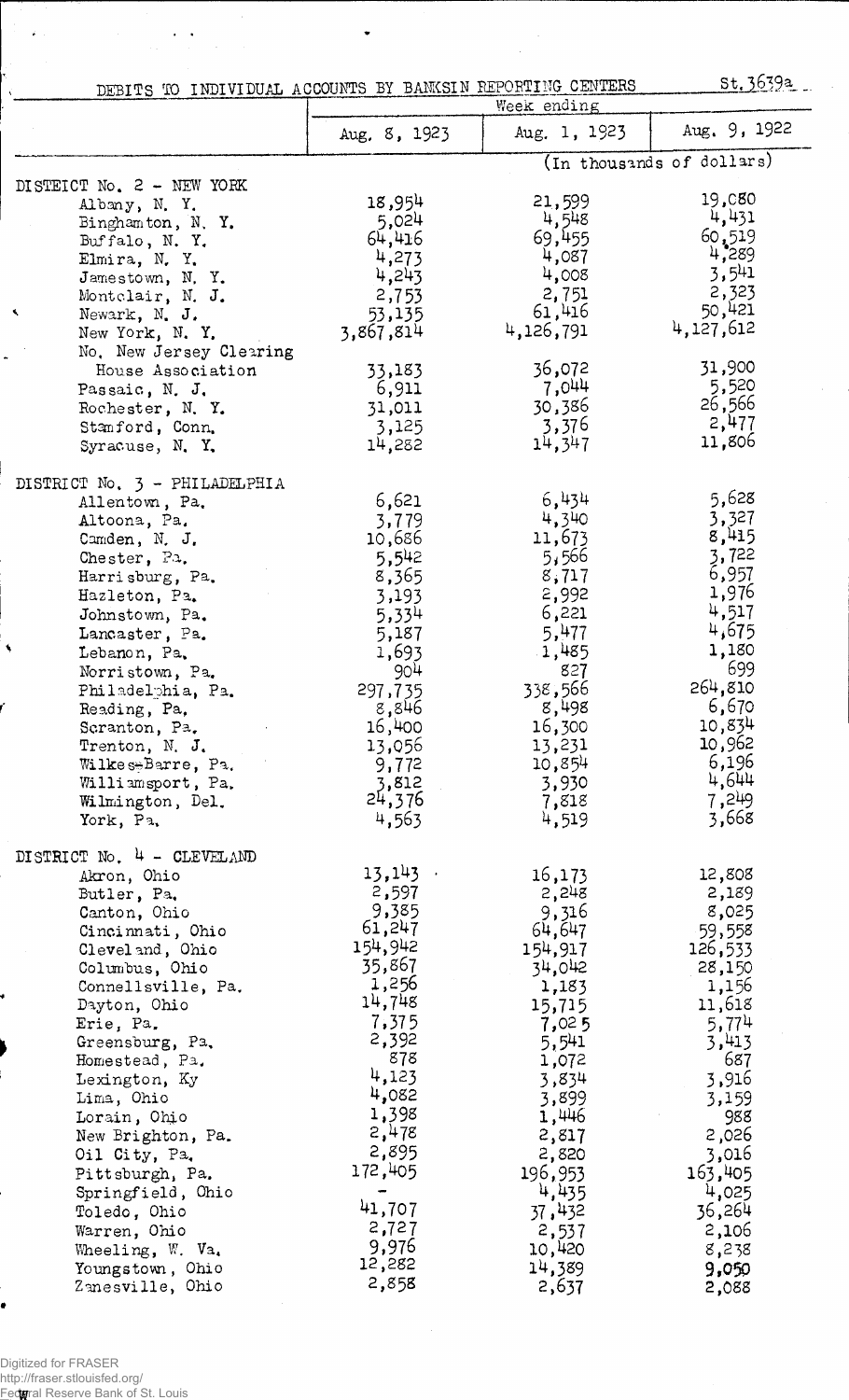|                           | <u>st. 3639b</u><br>DEBITS TO INDIVIDUAL ACCOUNTS BY BANKS IN REPORTING CENTERS |                           |               |
|---------------------------|---------------------------------------------------------------------------------|---------------------------|---------------|
|                           | Week ending                                                                     |                           |               |
|                           | Aug. 8, 1923                                                                    | Aug. 1, 1923              | Aug. 9, 1922  |
|                           |                                                                                 | (In thousands of dollars) |               |
| DISTRICT No. 5 - RICHMOND | 6,366                                                                           | 6,209                     | 4,158         |
| Ashville, N. C.           |                                                                                 | 94,900                    | 88,150        |
| Baltimore, Md.            | 88,700                                                                          | 6,184                     | 5,820         |
| Charleston, S. C.         | 6,184                                                                           | 8,001                     | 6,933         |
| Charleston, W. Va.        | 8,174                                                                           | 7,388                     | 6,071         |
| Charlotte, N. C.          | 7,907                                                                           | 3,909                     | 3,962         |
| Columbia, S. C.           | 6,600                                                                           | 2,099                     | 1,800         |
| Cumberland, Md.           | 2,192                                                                           |                           | 1,784         |
| Danville, Va.             | 1,874                                                                           | 2,057<br>4,068            | 4,006         |
| Durham, N. C.             | 3,800                                                                           | 4,162                     | 3,215         |
| Greensboro, N. C.         | 5,376                                                                           | 4,300                     | 3,738         |
| Greenville, S. C.         | 4,501                                                                           | 2,254                     | 1,673         |
| Hagerstown, Md.           | 2,429                                                                           |                           | 4,574         |
| Huntington, W. Va.        | 6,395                                                                           | .5,678                    | 3,381         |
| Lynchburg, Va.            | 4,248                                                                           | 4,565                     | 1,607         |
| Newport News, Va.         | 1,756                                                                           | 2,150                     | 13,727        |
| Norfolk, Va.              | 15,478                                                                          | 14,822                    | 4,000         |
| Raleigh, N. C.            | 7,300                                                                           | 6,900                     | 23,461        |
| Richmond, Va.             | 27,107                                                                          | 25,869                    | 4,719         |
| Roanoke, Va.              | 5,493                                                                           | 5,370                     | 1,685         |
| Spartanburg, S. C.        | 2,437                                                                           | 2,447                     | 38,742        |
| Washington, D. C.         | 40,101                                                                          | 40,319                    | 4,567         |
| Wilmington, N. C.         | 3,743                                                                           | 4,208                     | 5,395         |
| Winston-Salem, N. C.      | 7,530                                                                           | 6,561                     |               |
| DISTRICT No. 6 - ATLANTA  |                                                                                 |                           |               |
| Albany, Ga.               |                                                                                 | 767                       | 818           |
| Atlanta, Ga.              | 25,492                                                                          | 25,706                    | 23,569        |
| Augusta, Ga.              | 4,220                                                                           | 4,592                     | 4,610         |
| Birmingham, Ala.          | 22,277                                                                          | 23,341                    | 15,152<br>914 |
| Brunswick, Ga.            | 775                                                                             | 545                       |               |
| Chattanooga, Tenn.        | 8,047                                                                           | 7,178                     | 7,158         |
| Columbus, Ga.             | 2,319                                                                           | 2,046                     | 2,139<br>278  |
| Cordele, Ga.              |                                                                                 | 194                       | 438           |
| Dothan, Ala.              | 450                                                                             | 350<br>121                | 172           |
| Elberton, Ga.             | 156                                                                             | 2,434                     | 2,252         |
| Jackson, Miss.            | 3,029                                                                           | 11,941                    | 11,075        |
| Jacksonville, Fla.        | 10,896                                                                          | 6,061                     | 5,182         |
| Knoxville, Tenn.          | 6,807                                                                           | 4,807                     | 3,656         |
| Macon, Ga.                |                                                                                 | 1,764                     | 9d, 1         |
| Meridian, Miss.           | 1,852<br>6,648                                                                  | 6,347                     | 5,677         |
| Mobile, Ala.              |                                                                                 | 3,356                     | 3,092         |
| Montgomery, Ala.          | 3,696                                                                           | 15,131                    | 15,451        |
| Nashville, Tenn.          | 15,784                                                                          | 305                       | 236           |
| Newnan, Ga.               | 345                                                                             | 59,020                    | 57,692        |
| New Orleans, La.          | 59,266                                                                          |                           | 1,266         |
| Pensacola, Fla.           | 1,661                                                                           | 1,795                     | 8,080         |
| Savannah, Ga.             | 8,063                                                                           | 8,810                     | 4,811         |
| Tampa, Fla.               | 9,138                                                                           | 6,259<br>1,023            | 874           |
| Valdosta, Ga.             | 1,060                                                                           | 1,270                     | 1,098         |
| Vicksburg, Miss.          | 1,388                                                                           |                           |               |

 $\hat{\boldsymbol{\beta}}$ 

 $\ddot{\phantom{a}}$ 

 $\Delta \phi = \Delta \phi$ 

## Digitized for FRASER http://fraser.stlouisfed.org/

Federal Reserve Bank of St. Louis

 $\bar{ }$ 

 $\bar{\gamma}$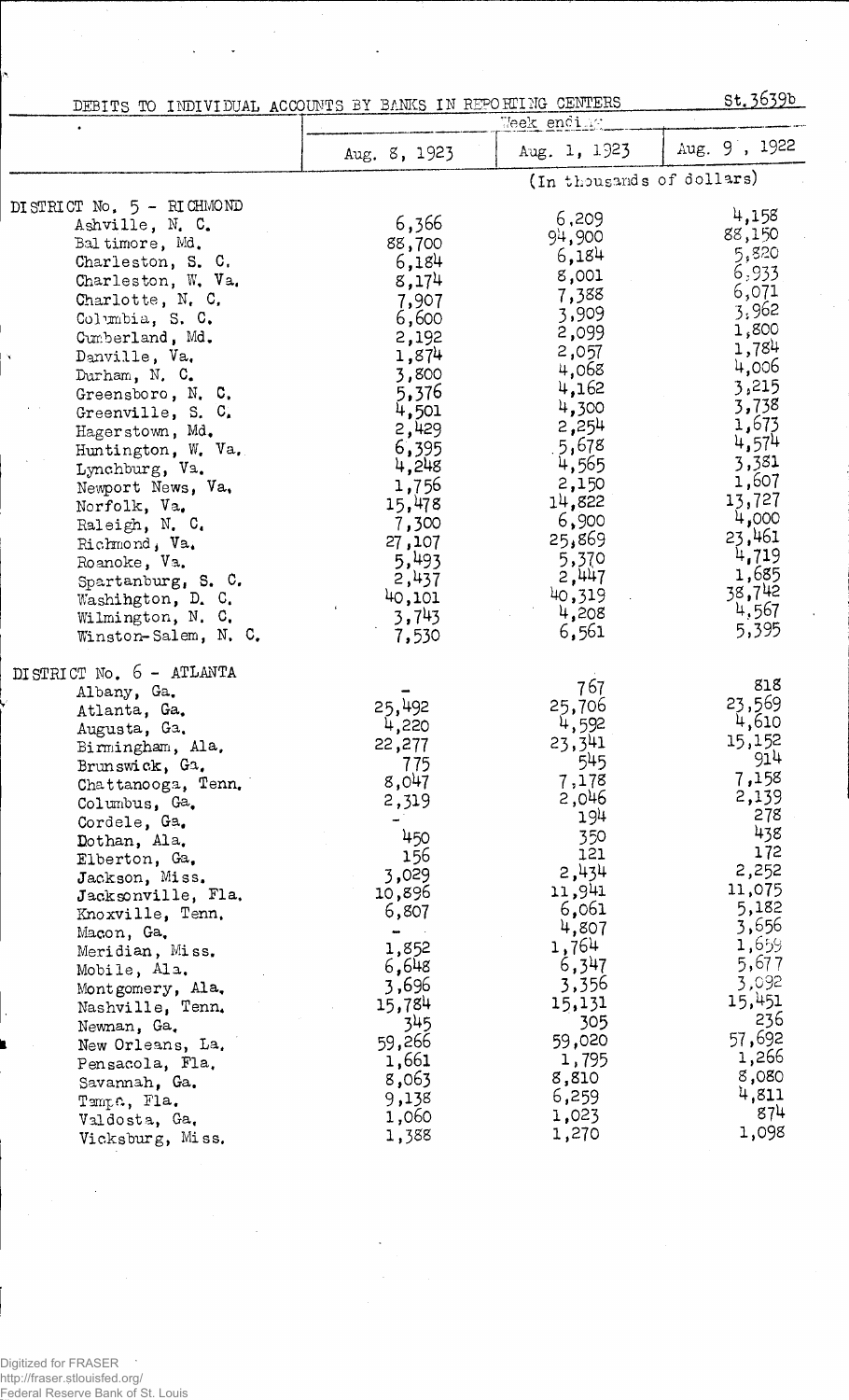| DEBITS TO INDIVIDUAL ACCOUNTS BY BANKS IN REPORTING CENTERS |                 |                | st.3639c                  |
|-------------------------------------------------------------|-----------------|----------------|---------------------------|
|                                                             |                 | Week ending    |                           |
|                                                             | Aug. 8, 1923    | Aug. 1, 1923   | Aug. 9, 1922              |
| DISTRICT No. 7 - CHICAGO                                    |                 |                | (In thousands of dollars) |
| Adrian, Mich.                                               | 826             |                | 679                       |
| Aurora, Ill.                                                |                 | 713            |                           |
| Bay City, Mich.                                             | 3,574           | 3,208          | 2,786                     |
| Bloomington, Ill.                                           | 2,370           | 2,053          | 2,388                     |
| Cedar Rapids, Iowa                                          | 2,530           | 2,657          | 2,059                     |
| Chicago, Ill.                                               | 6,028           | 6,009          | 4,739                     |
| Danville, Ill.                                              | 600,186         | 676,546        | 583,763                   |
| Davenport, Iowa                                             | 3,300           | 3,100          | 2,300                     |
| Decatur, Ill.                                               | 6,942           | 6,228          | 6,823                     |
| Des Moines, Iowa                                            | 3,721           | 3,618          | 3,726                     |
| Detroit, Mich.                                              | 16,961          | 17,333         | 15,641                    |
| Dubuque, Iowa                                               | 127,738         | 130,604        | 114,588                   |
| Flint, Mich.                                                | 3,058<br>8,590  | 2,797          | 2,872                     |
| Fort Wayne, Ind.                                            | 8,826           | 6,085          | 5,146                     |
| Gary, Ind.                                                  |                 | 8,101          | 6,354                     |
| Grand Rapids, Mich.                                         | 3,297<br>15,058 | 3,736          | 2,245                     |
| Green Bay, Wis.                                             | 2,877           | 16,054         | 13,396                    |
| Hammond, Ind.                                               | 5,614           | 2,312<br>4,209 | 2,550                     |
| Indianapolis, Ind.                                          | 34,106          | 33,378         | 30,414                    |
| Jackson, Mich.                                              | 5,068           | 5,328          | 3,650                     |
| Kalamazoo, Mich.                                            | 4,183           | 4,600          | 3,855                     |
| Lansing, Mich.                                              | 9,150           | 7,611          | 5,350                     |
| Mason City, Iowa                                            | 2,246           | 2,128          | 2,032                     |
| Milwaukee, Wis.                                             | 58,657          | 57,332         | 49,159                    |
| Moline, Ill.                                                | 2,141           | 1,659          | 1,787                     |
| Muscatine, Iowa                                             | 1,500           | 1,174          | 1,300                     |
| Oshkosh, Wis.                                               | 2,500           | 2,300          | 2,300                     |
| Peoria, Ill.                                                | 8,630           | 9,038          | 8,629                     |
| Rockford, Ill.                                              | 5,597           | 4,962          | 4,183                     |
| Saginaw, Mich.                                              | 5,785           | 5,158          | 4,902                     |
| Sioux City, Iowa                                            | 16,861          | 15,709         | 14,530                    |
| South Bend, Ind.                                            | 9,634           | 8,300          | 7,760                     |
| Springfield, Ill.                                           | 5,660           | 6,015          | 5,952                     |
| Terre Haute, Ind.                                           | 5,079           | 5,016          |                           |
| Waterloo, Iowa                                              | 4,107           | 3,690          | 3,512                     |
| DISTRICT No. 8 - ST. LOUIS                                  |                 |                |                           |
| East St. Louis and                                          |                 |                |                           |
| Nat'l. Stock Yards, Ill                                     | 9,765           | 9,552          | 8,677                     |
| Eldorado, Ark.                                              | 2,044           | 2,017          |                           |
| Evansville, Ind.                                            | 6,948           | 6,616          | 6,558                     |
| Fort Smith, Ark.                                            | 2,185           | 2,307          | 1,998                     |
| Greenville, Miss.                                           | 662             | 550            | 663                       |
| Helena, Ark.                                                | 725             | 745            | 595                       |
| Little Rock, Ark.                                           | 10,518          | 10,662         | 7,970                     |
| Louisville, Ky.                                             | 32,545          | 30,275         | 26,899                    |
| Memphis, Tenn.                                              | 19,852          | 24,785         | 20,787                    |
| Owenstoro, Ky.                                              | 1,490           | 1,251          | 1,292                     |
| Quincy, Ill.                                                | 2,965           | 2,664          | 2,760                     |
| St. Louis, Mo.                                              | 129,494         | 141,827        | 128,482                   |
| Springfield, Mo.                                            | 3,082           | 2,803          | 3,231                     |

 $\bar{\beta}$ 

 $\bar{\bar{z}}$ 

 $\hat{\boldsymbol{\beta}}$ 

Digitized for FRASER http://fraser.stlouisfed.org/ Federal Reserve Bank of St. Louis

J.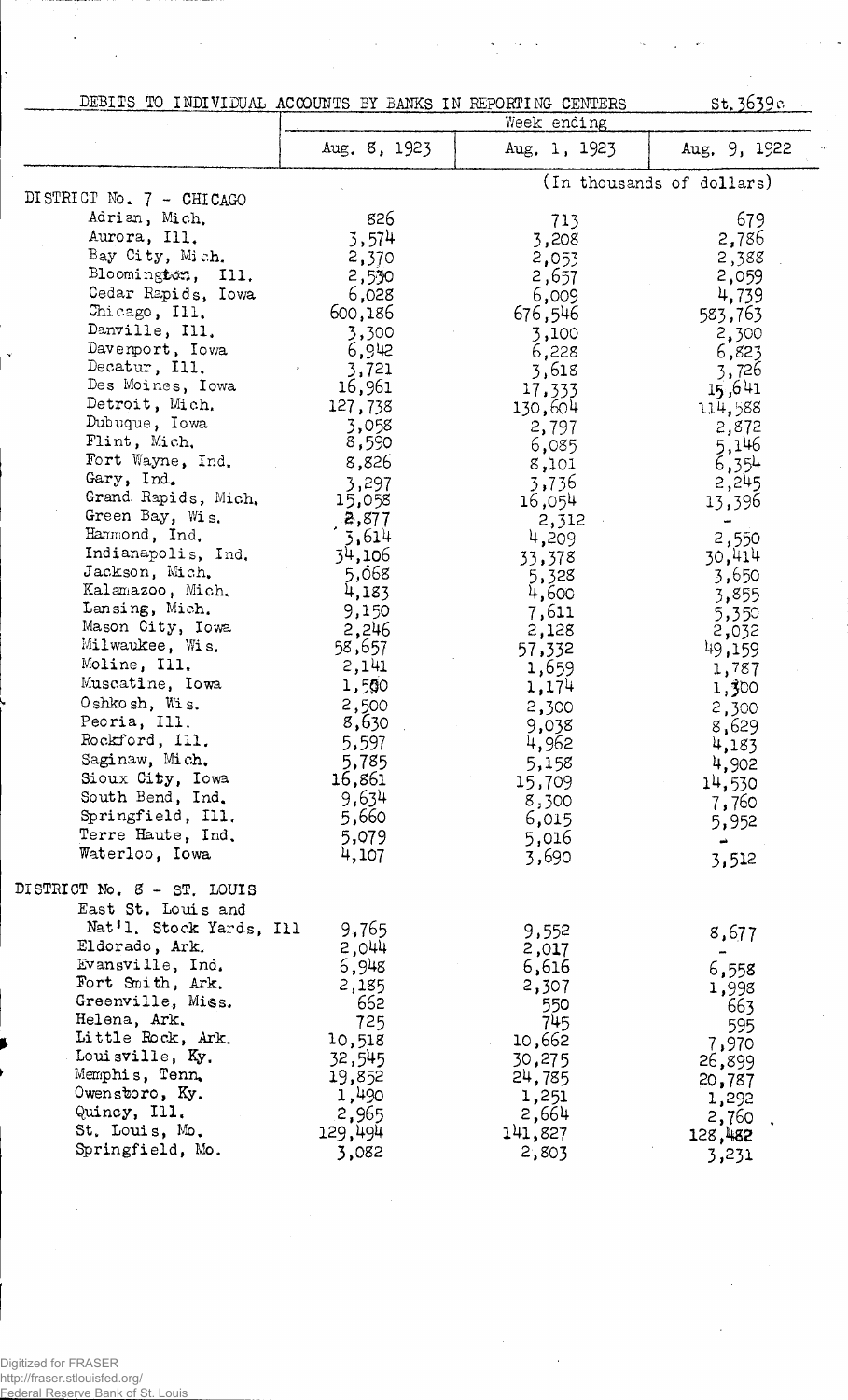DEBITS TO INDIVIDUAL ACCOUNTS BY BANKS IN REPORTING CENTERS, St. 3639d

|                               | Week ending       |              |                           |
|-------------------------------|-------------------|--------------|---------------------------|
|                               | Aug. 8, 1923      | Aug. 1, 1923 | Aug. 9, 1922              |
|                               |                   |              | (In thousands of dollars) |
| DISTRICT No. 9 - MINNEAPOLIS  |                   |              |                           |
| Aberdeen, S. D.               | 1,496             | 1,217        | 1,462                     |
| Billings, Mont.               | 1,950             | 1,717        | 1,775                     |
| Dickinson, N. D.              |                   | 358          | 355                       |
| Duluth, Minn.                 |                   | 16,581       | 14,184                    |
| Fargo, N. D.                  | 3,001             | 2,410        | 2,913                     |
| Grand Forks, N. D.            | 1,674             | 1,601        | 1,502                     |
| Helena, Mont.                 | 2,529             | 1,981        | 2,016                     |
| Jamestown, N. D.              | 453               | 358          | 525                       |
| La Crosse, Wis.               | 2,682             | 2,700        |                           |
| Lewistown, Mont.              | 906               | 852          | 749                       |
| Minneapolis, Minn.            | 60,416            | 67,472       | 59,668                    |
| Minot, N. D.                  | 1,073             | 873          | $\circ \pi$               |
| Red Wing, Minn.               | 497               | 421          | 488                       |
| St. Paul, Minn.               | 40,093            | 32,849       | 35,243                    |
| Sioux Falls, S. D.            | 3,732             | 3,100        | 3,215                     |
| Superior, Wis.                | 2,190             | 1,896        | 1,679                     |
| Winona, Minn.                 | 1,050             | 1,050        | 922                       |
| DISTRICT No. 10 - KANSAS CITY |                   |              |                           |
| Atchison, Kans.               | 1,225             | 1,193        | 1,378                     |
| Bartlesville, Okla.           | 1,721             | 2,978        | 2,113                     |
| Casper, Wyo.                  | 5,142             | 4,490        | 3,159                     |
| Cheyenne, Wyo.                | 2,123             | 2,227        | 2,227                     |
| Colorado Springs, Colo.       | 3,427             | 2,069        | 3,397                     |
| Denver, Colo.                 | 43,780            | 33,091       | 38,107                    |
| Enid, Okla.                   | 3,992             | 3,304        | 3,373                     |
| Fremont, Neb.                 | 823               | 789          | 655                       |
| Grand Island, Neb.            | 1,237             | 1,093        | 1,154                     |
| Grand Junction, Colo.         |                   | 432          | 608                       |
| Guthrie, Okla.                | 676               | 577          | 691                       |
| Hutchinson, Kans.             | 3,255             | 3,018        | 3,695                     |
| Independence, Kans.           | 1,845             | 2,178        | 2,135                     |
| Joplin, Mo.                   | 2,445             | 2,252        | 2,221                     |
| Kansas City, Kans.            | 4,434             | 4,989        | 3,550                     |
| Kansas City, Mo.              | 76,406            | 83,587       | 82,910                    |
| Lawrence, Kans.               | 1,004             | 870          | 875                       |
| McAlester, Okla.              | 854               | 901          | 908                       |
| Muskogee, Okla.               | 4,589             | 4,541        | 5,074                     |
| Oklahoma City, Okla.          | . 16 <b>,</b> 479 | 16,084       | 17,331                    |
| Okmulgee, Okla.               |                   | 2,049        |                           |
| Omaha, Neb.                   | 44,945            | 43,726       | 43,800                    |
| Parsons, Kans,                | 764               | 587          | 966                       |
| Pittsburg, Kans.              | 1,365             | 1,415        | 1,008                     |
| Pueblo, Colo.                 | 4,283             | 2,507        | 4,396                     |
| St. Joseph, Mo.               | 12,559            | 12,169       | 13,827                    |
| Topeka, Kans.                 | 4,357             | 3,585        | 3,933                     |
| Tulsa, Okla,                  | 17,923            | 22,623       | 18,748                    |
| Wichita, Kans.                | 12,348            | 11,774       | 13,010                    |

w.

 $\bar{\mathbf{r}}$  $\ddot{\phantom{a}}$ 

 $\ddot{\phantom{a}}$ 

Digitized for FRASER http://fraser.stlouisfed.org/ Federal Reserve Bank of St. Louis